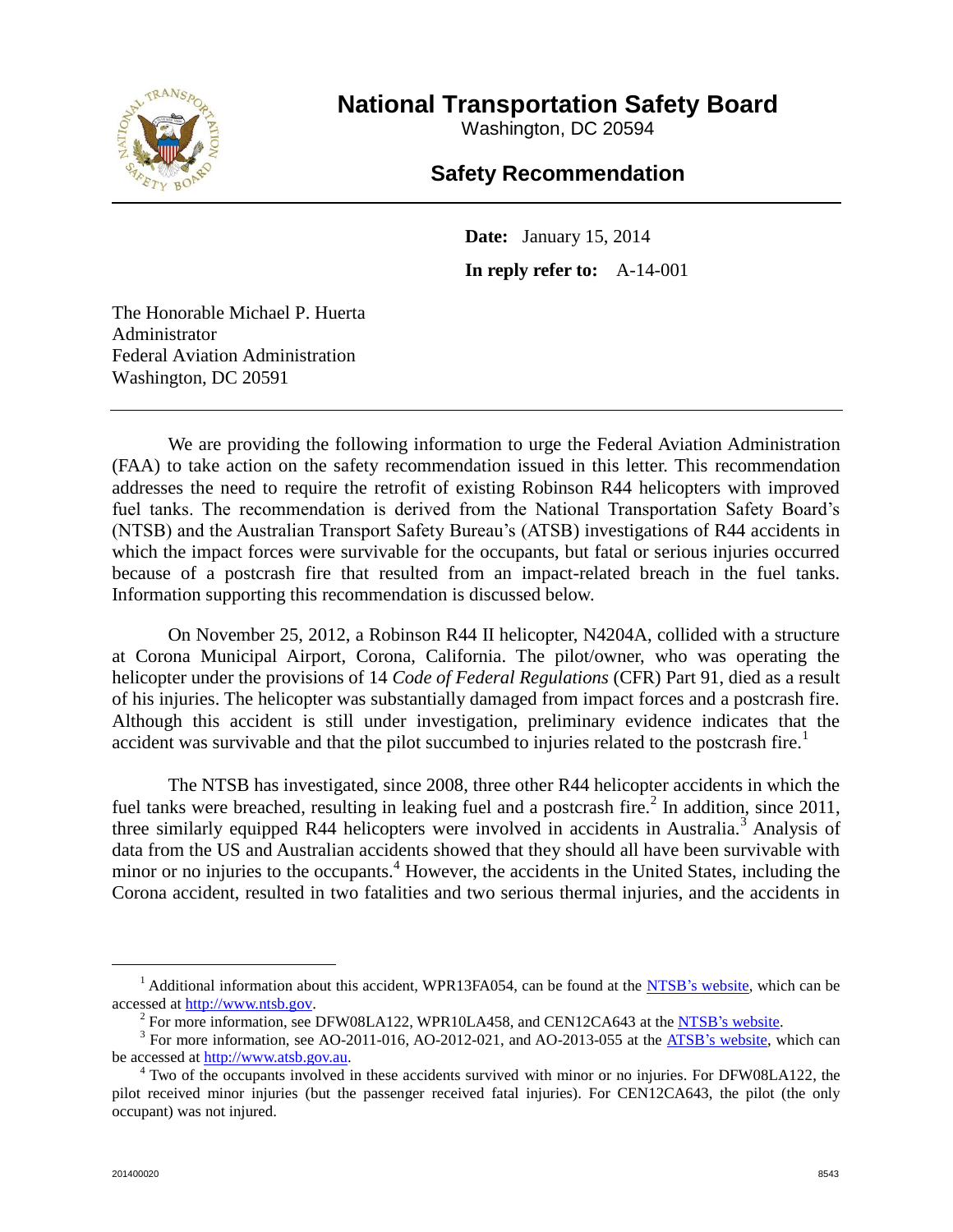Australia resulted in eight fatalities and one serious injury.<sup>5</sup> All of the accident helicopters were equipped with all-aluminum main and auxiliary fuel tanks installed above the engine firewall and on each side of the main rotor gearbox.

On December 20, 2010, Robinson Helicopter Company issued Service Bulletin SB-78, which advised owners, operators, and maintenance personnel of R44 helicopters with all-aluminum main and auxiliary fuel tanks to retrofit those helicopters with bladder-type tanks to improve the R44 fuel system's resistance to a postaccident fuel leak.<sup>6</sup> The bladder-type fuel tank, as shown in the figure (on page 3), was designed to contain fuel and prevent it from spilling out of the tank after a survivable impact. Fuel might still leak out through vent lines, supply lines, or other fuel system components; however, in that situation, the fuel would leak out at a much slower rate than it would if a fuel tank ruptured, which would allow helicopter occupants time to escape.

Service Bulletin SB-78 advised that the fuel tank retrofit should occur as soon as possible but no later than December 31, 2014. On September 28, 2012, Robinson Helicopter Company issued a revised service bulletin (SB-78B) to move up the date for the fuel tank retrofit to April 30, 2013.<sup>7</sup> The FAA issued Special Airworthiness Information Bulletin SW-13-11 on December 26, 2012, to alert R44 helicopter owners and operators about the revised service bulletin and the availability of the bladder-type fuel tanks.

 $\overline{a}$ 

 $<sup>5</sup>$  The report on this accident did not specify whether the serious injury was related to the impact, postcrash fire,</sup> or both. The surviving occupant (the pilot) was able to exit the helicopter through a "large opening" in the wreckage. The pilot reported that, shortly after the helicopter came to rest, a fire began that "rapidly engulfed the helicopter."

<sup>6</sup> According to Robinson Helicopter Company, the retrofit also included (1) reinforced fuel filler caps to retain fuel under internal pressure loads and (2) rollover vent valves to minimize fuel spillage if the helicopter came to rest at an attitude at which fuel could reach a fuel tank vent opening. In addition, two previous service bulletins (issued in November 2008 and March 2009) had advised owners and operators of R44 helicopters to replace rigid fuel lines and clamps with flexible hardware to reduce the possibility of a postaccident fuel leak.

<sup>&</sup>lt;sup>7</sup> Robinson Helicopter Company Service Bulletin SB-78A, issued on February 21, 2012, had previously moved the compliance date to December 31, 2013.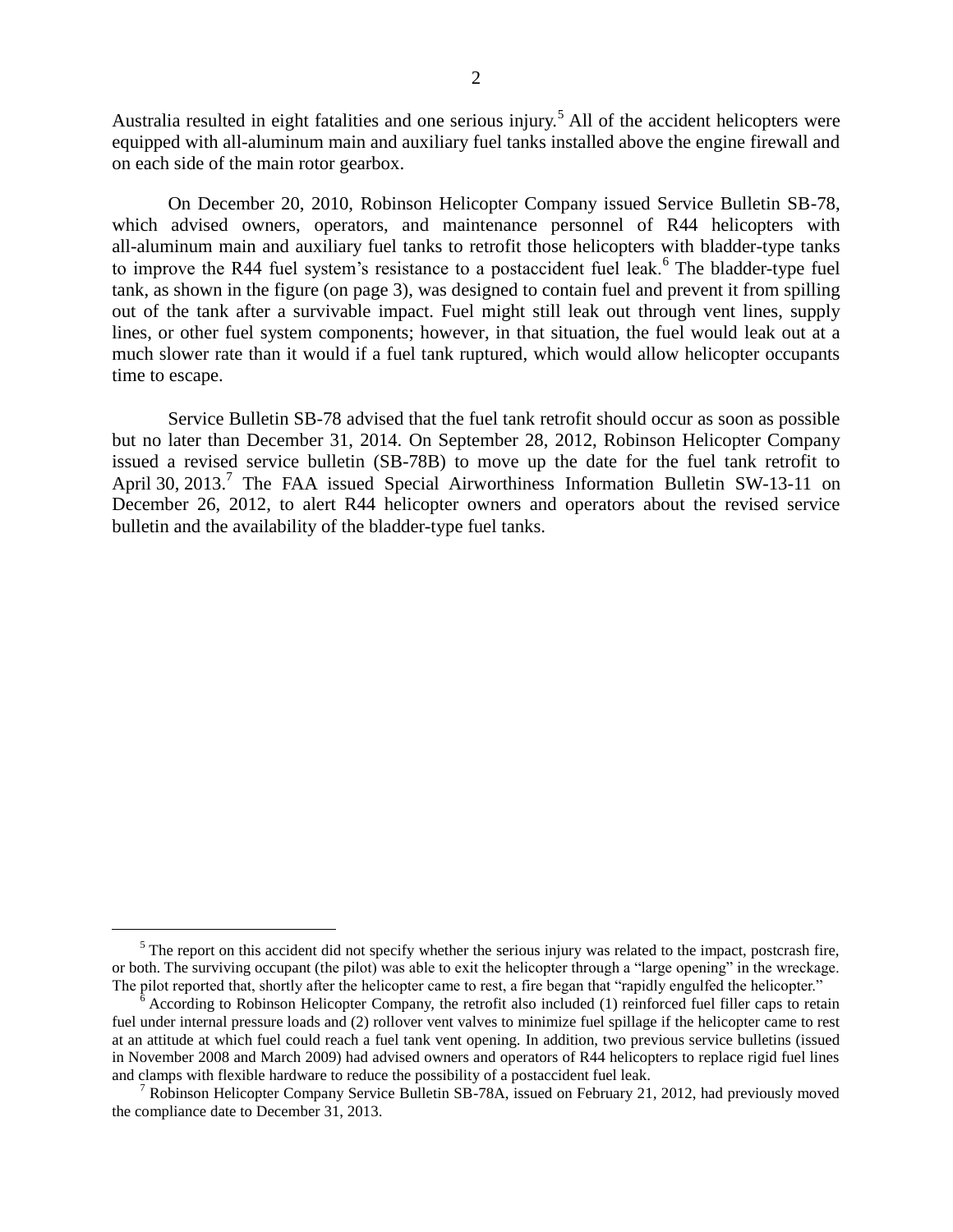

**Figure.** R44 main fuel bladder and outer skin.

Source: Robinson Helicopter Company.

 $\overline{a}$ 

Robinson Helicopter Company has made progress in equipping existing and new R44 helicopters with crash-resistant fuel tanks. Specifically, all R44 helicopters overhauled at Robinson's facility in Torrance, California, had bladder-type fuel tanks installed beginning in July 2009, and all field overhaul kits included bladder-type fuel tanks beginning in January 2013 (unless the owner or operator provided proof that the tanks had previously been installed).<sup>8</sup> In

<sup>&</sup>lt;sup>8</sup> Robinson Helicopter Company reported that 4,954 R44 helicopters were manufactured without the bladder-type fuel tanks, including helicopters that are no longer in service. (Robinson was not able to provide an estimated number of helicopters that were no longer in service.) Robinson further reported that, as of November 15, 2013, 2,415 R44 helicopters were potentially retrofitted with bladder-type fuel tanks. (According to Robinson, 125 R44 helicopters were retrofitted at the company's factory, and 2,290 bladder fuel tank kits were shipped to R44 owners and operators for installation at a field maintenance facility.) Robinson has offered financial incentives to encourage additional owners to retrofit their helicopters.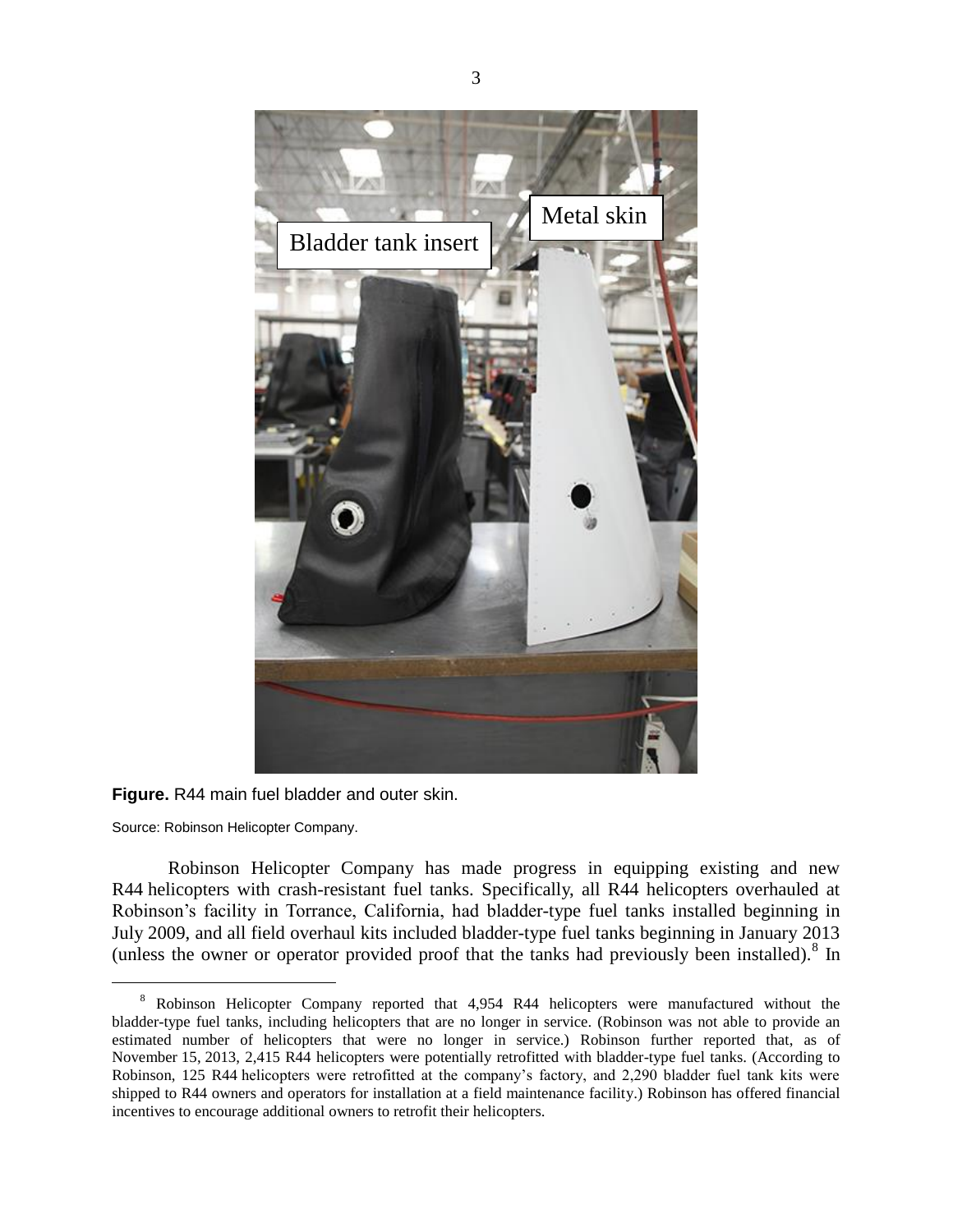addition, all new R44 II and I models manufactured beginning in August and October 2009, respectively, have been equipped with bladder-type fuel tanks. However, according to Robinson, some owners have been waiting until their helicopters are ready for the next 2,200-hour overhaul to accomplish the retrofit to minimize downtime and costs, and other owners cited additional financial reasons and no formal requirement as explanations for not accomplishing the retrofit.

On April 3, 2013, the ATSB issued recommendation AO-2013-055-SR-001 to the Australian Civil Aviation Safety Authority (CASA) as a result of the ATSB's investigations of the three R44 helicopter accidents that involved "low-energy impacts that resulted in the all-aluminum fuel tanks being breached and a fuel-fed fire." The recommendation asked CASA to take action to ensure that owners and operators of R44 helicopters "are aware of the relevant regulatory requirements and comply with the manufacturer's service bulletin SB-78B to replace all-aluminum fuel tanks with bladder-type tanks."

On April 29, 2013, CASA issued Airworthiness Directive (AD) AD/R44/23, "R44 Bladder Fuel Tank Retrofit," which required operators of R44 helicopters to comply with Robinson Helicopter Service Bulletin SB-78B before further flight after April 30, 2013. The background section of the AD stated that "recent post-crash fires in Australia have prompted CASA to mandate compliance with [the] manufacturer's service bulletin to reduce the risk of further post-crash fires and increase survivability of such an event." As a result of this and other safety actions taken by CASA in response to the recommendation, the ATSB closed the recommendation on April 30, 2013.<sup>9</sup>

The NTSB has investigated an accident involving an R44 helicopter with bladder-type fuel tanks. Specifically, on June 6, 2013, a Robinson R44 II helicopter, N915BW, rolled over after an off-airport emergency landing in Los Angeles, California. The helicopter was being operated as a postmaintenance repositioning flight under the provisions of 14 CFR Part 91. The helicopter was substantially damaged during the accident sequence, and no postcrash fire occurred. All four occupants (a flight instructor, a private pilot, and two passengers) were able to evacuate the helicopter with either minor or no injuries.<sup>10</sup> Examination of the fuel tanks revealed that their outer metal skin surfaces had buckled and had been breached during the impact but that the fuel bladders had remained intact.

This accident is still under investigation, but the NTSB believes that the impact was strong enough that, without the fuel bladders, fuel would have leaked outside the tanks, which would have increased the possibility of a postcrash fire that could have affected survivability. The NTSB concludes that bladder-type fuel tanks would help reduce the risk of a postcrash fire in survivable accidents involving R44 helicopters.

 $\overline{a}$ 

 $9$  Among other things, CASA issued Airworthiness Bulletin 02-44 on April 3, 2013, to remind "operators of Robinson R44 helicopters . . . that they must comply with Service Bulletins by their due date."

 $10$  For more information about this accident, see WPR13FA264 at the [NTSB's website.](http://www.ntsb.gov/investigations/dms.html)